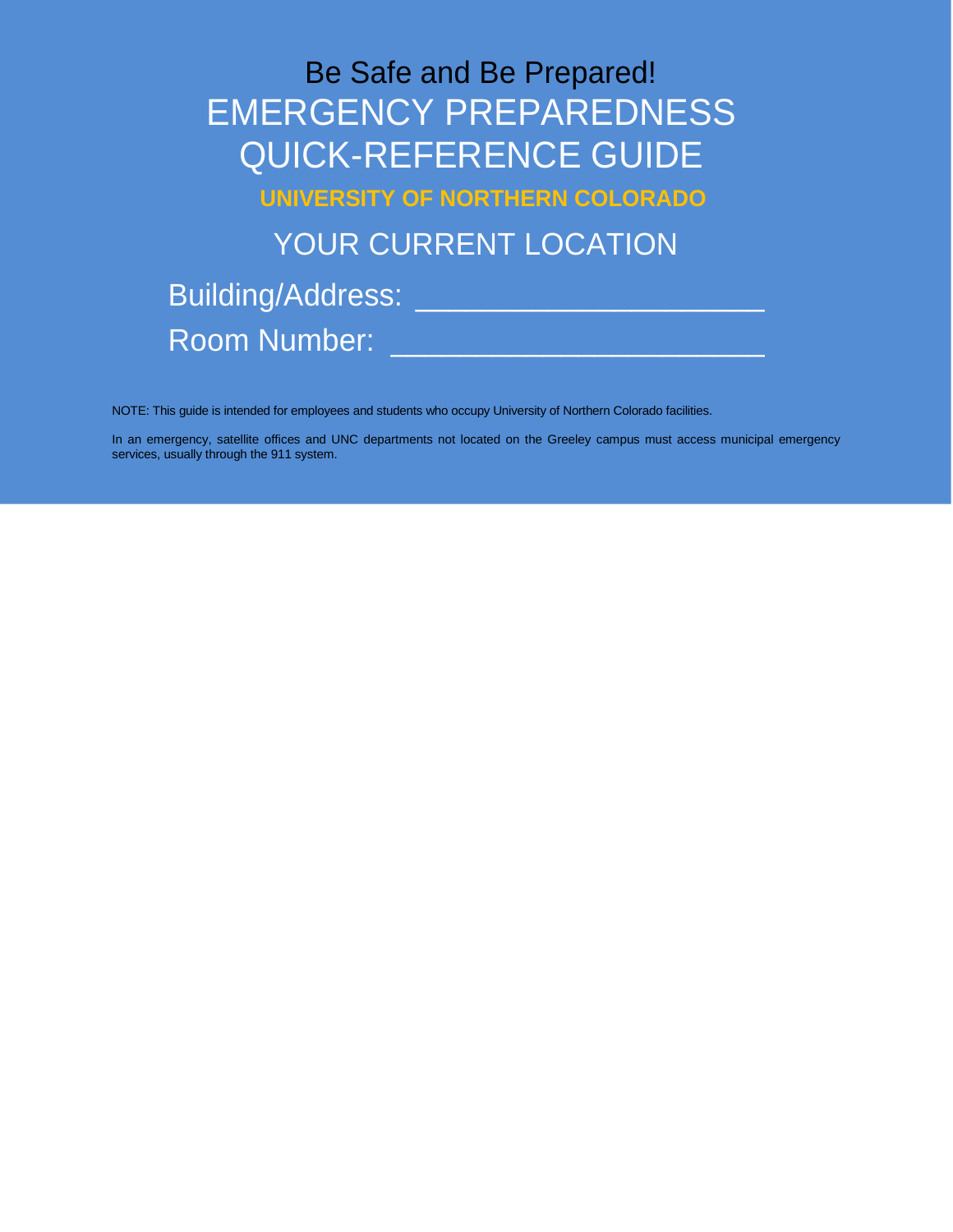The primary purpose of this guide is to provide you with information that may be critical in the event of an emergency. Accidents and emergency situations can happen to anyone, at any moment. Take the time to learn the emergency procedures and contacts listed in this document. Take responsibility for your own safety and the safety of others by reporting potentially dangerous conditions or concerns to the appropriate departments. You should consider making preparations for emergency events. Learn both main and alternate paths of egress from your area. Sign up for fire safety courses, have a first aid kit available in your department, and consider putting together a basic disaster supply kit. Most importantly, discuss this document with the staff members and students within your department. Pre-plan your group's actions and meeting places. Make sure that everyone knows the basic procedures to follow in emergency situations. Know the building emergency response plan.

Please note that each department is responsible for pre-planning the actions that will be taken by their staff in the event of an emergency.

Contact the University of Northern Colorado Police Department at (970) 351-2245 for guidance.

Departments with disabled persons should have a plan to assist those individuals in the event of emergency. For guidance contact Disability Support Services at (970) 351-2289.

The Environmental Health & Safety Department is available at (970) 351-1149 for fire prevention guidance related to safe areas of refuge, evacuation concerns, tornado staging areas, and fire safety matters.

# **SAFETY BEGINS WITH YOU!**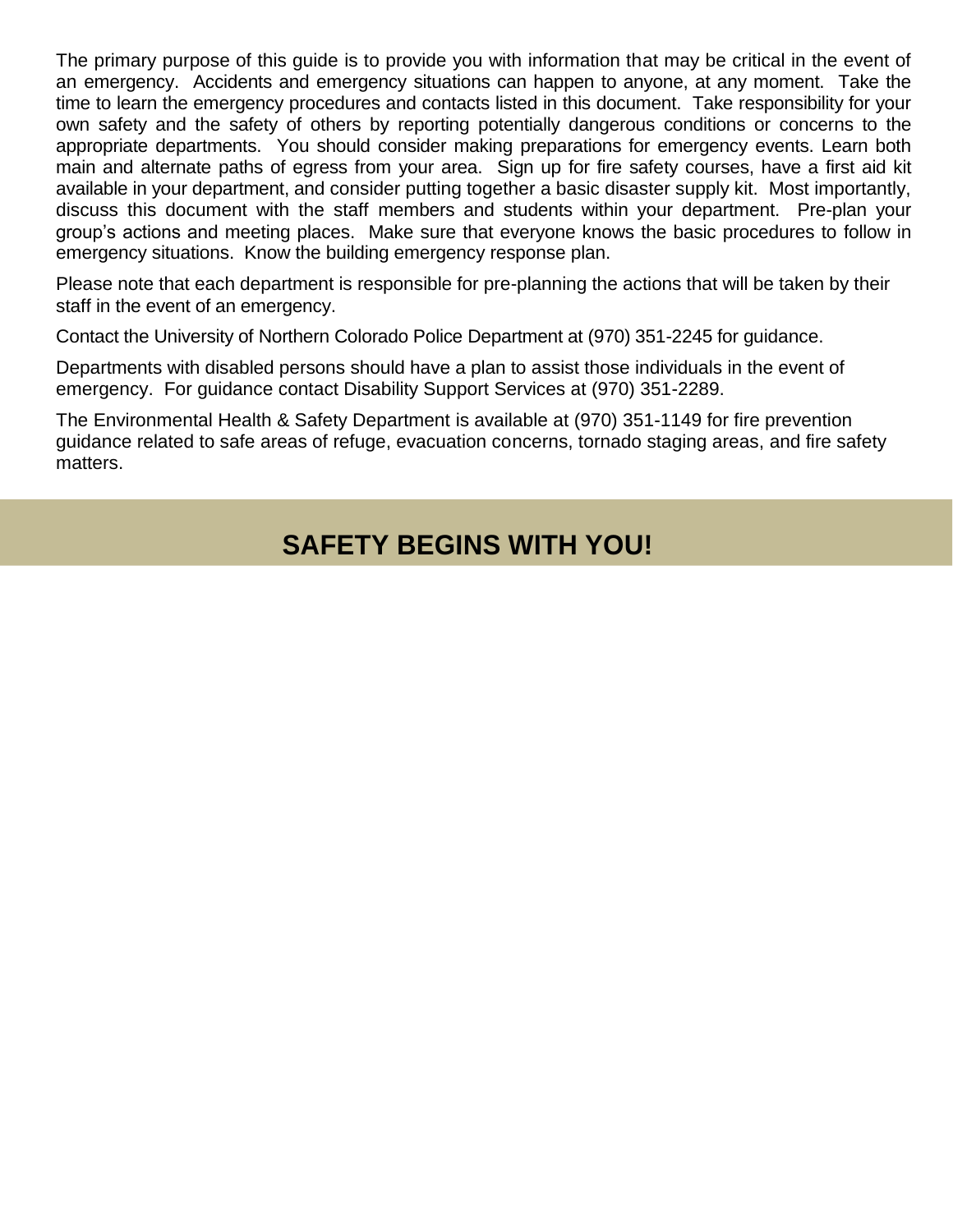The University of Northern Colorado (UNC) has Police dispatchers available 24 hours a day, 7 days a week. For campus **Emergencies dial 911** from a campus phone or from any other phone call (970) 351- 2245. The Environmental Health & Safety Department (EHS) also maintains an on-call person for hazardous materials incidents at all times.

### Non-Emergency Contact Phone Numbers

UNC Police: (970) 351-2245 UNC Facilities Management: (970) 351-2446 UNC Counseling Center: (970) 351-2496 UNC Student Health Center: (970) 351-2412 UNC EHS Department: (970) 351-1149 UNC Risk Management: (970) 351-3388 UNC Information Management and Technology Services/Telecomm: (970) 351-HELP (4357)

Emergency call boxes are located strategically around campus. Call boxes are identified with blue lights. In case of an emergency, push the button on the call box and you will be automatically connected to the UNC Police dispatch center.

### **GENERAL INFORMATION**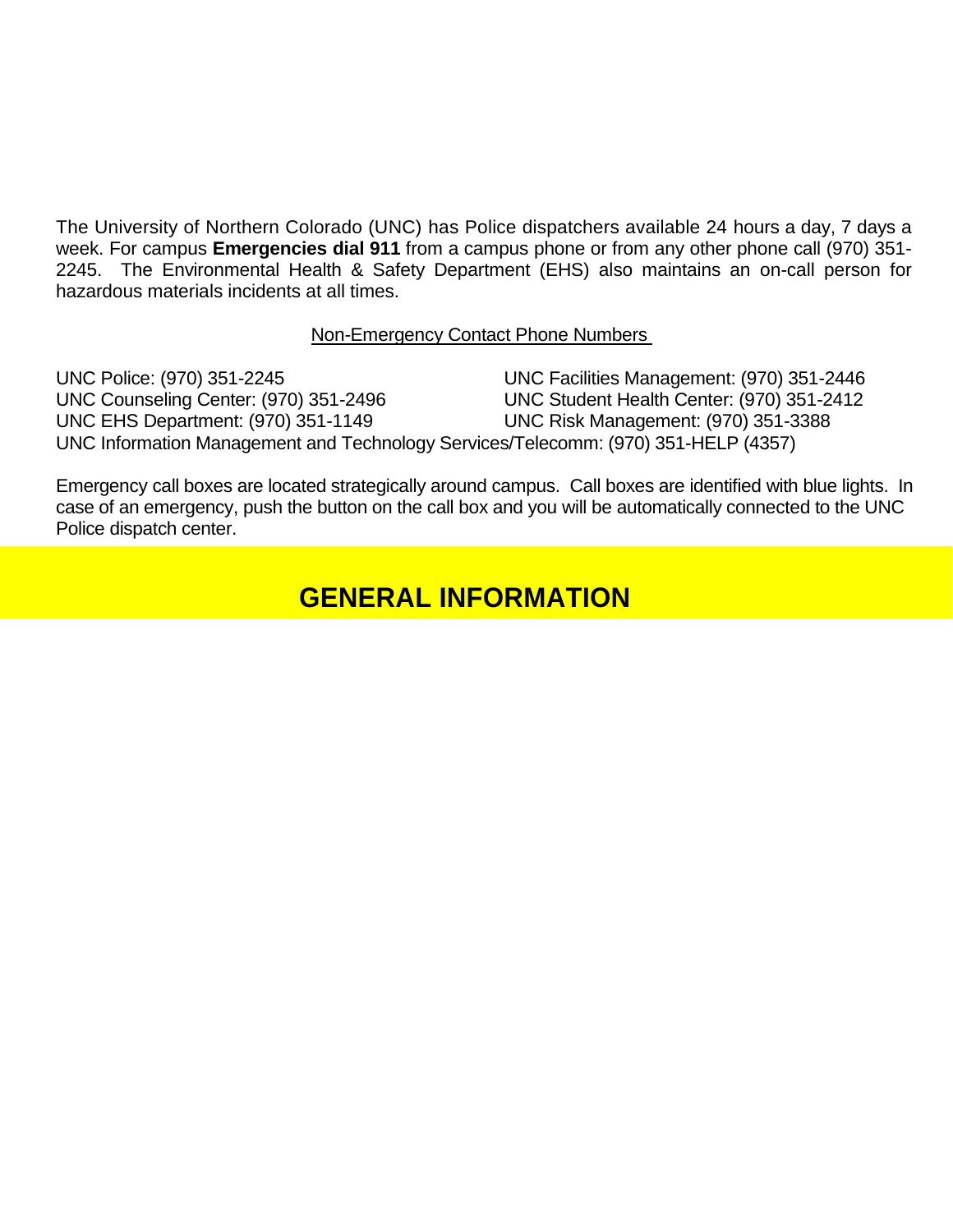Utility service interruptions, power outages, internal flooding, inoperable or disabled elevators, information services/telecommunications problems, and numerous other potential disruptions may occur on campus. In order to protect and maintain the physical facilities as well as to expedite repairs, please note the following actions:

### **NORMAL BUSINESS HOURS**: For building outages, or to report damage:

- 1. Call the UNC Facilities Management Service Center at (970) 351-2446. For Information Management and Technology (IMT) Services/Telecomm outages, call (970) 351-HELP (4357)
- 2. If a power failure occurs in your area and there is no indication of other emergencies (such as fire, explosions, etc.), turn off all electrical equipment and remain in your office/area.
- 3. Since power outages are usually short in duration, contact the Facilities Management Service Center for further advice or instruction if the outage last longer than 10 minutes.

**AFTER HOURS & WEEKENDS**: For utility outages after hours and/or on weekends:

• Call the UNC Police Department at (970) 351-2245.

**ELEVATOR OUTAGES OR PERSONS TRAPPED**: All elevators have direct communication to the UNC Police by pushing the emergency button on the elevator panel. If individual(s) are trapped in an elevator, call UNC Police from a campus phone at 911 or from any other phone call (970) 351-2245.

Do not attempt to open the elevator door yourself. Police and Facilities Management personnel will respond and evaluate the situation. If they cannot open the doors, the fire department will be called to assist.

# **UTILITY OUTAGES**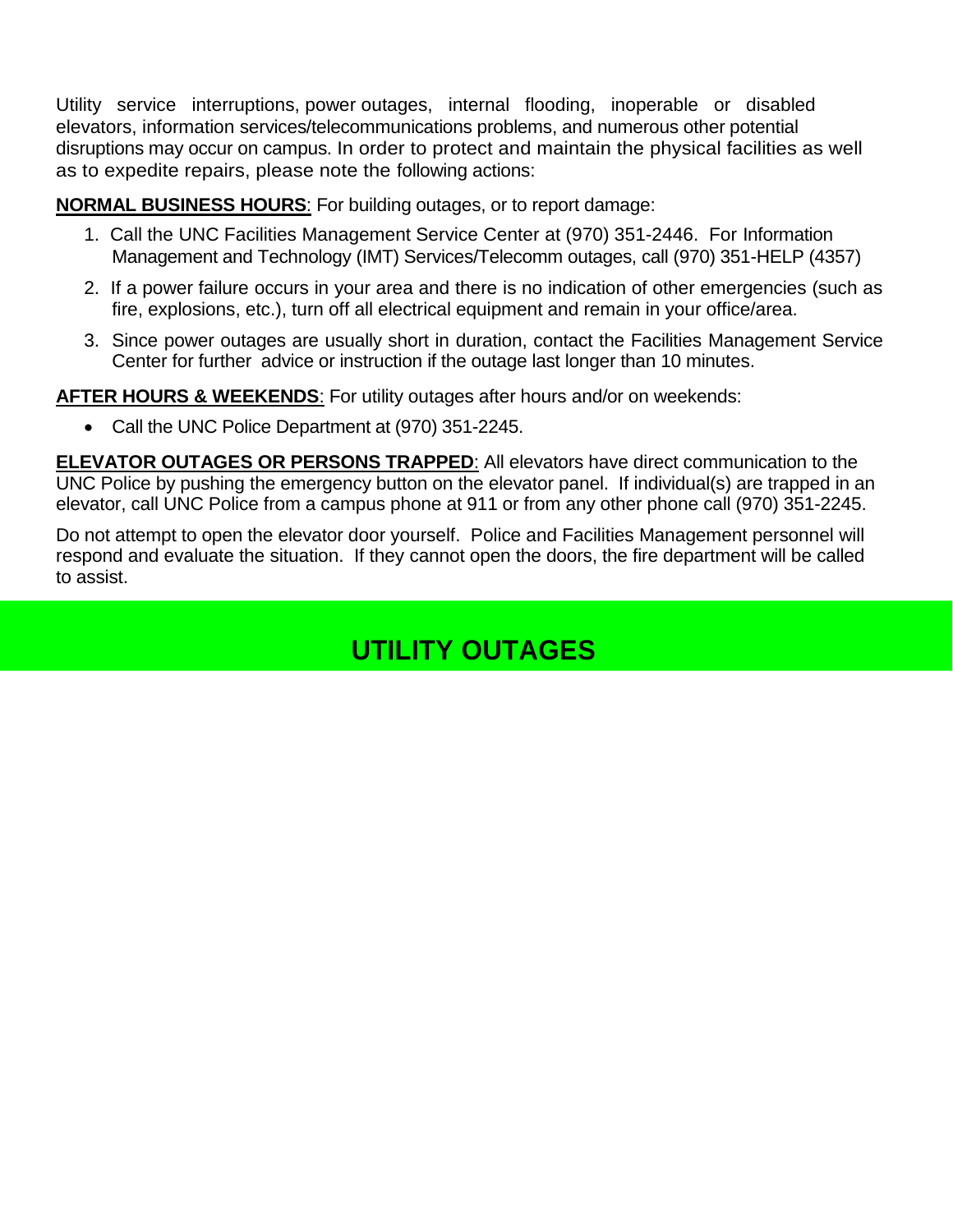**ESCORT TO PARKING LOTS:** University of Northern Colorado (UNC) Police will provide an escort service to and from parking lots upon request. For assistance, call UNC Police Dispatch at (970) 351-2245.

**WORKPLACE VIOLENCE**: ALL incidents or threats must be reported to UNC Human Resources (HR) and your supervisor.

- Emergency/life-threatening situations: Immediately call UNC Police from a campus phone at 911 or (970) 351-2245 from any other phone.
- Non-Emergency Situations: Notify Human Resources at (970) 351-2718. Before or after normal business hours, or if Human Resources is otherwise unavailable, notify UNC Police at (970) 351- 2245.

**HEALTH & SAFETY REPORT:** If you are concerned about the health, well-being, and safety of a student or employee you may complete the Health & Safety report on-line from the UNC Emergency Management website. This on-line reporting method should not be used to report emergencies, immediately dial 911 from any campus phone or (970) 351-2245 from any other phone if this is an emergency situation.

## **POLICE ASSISTANCE**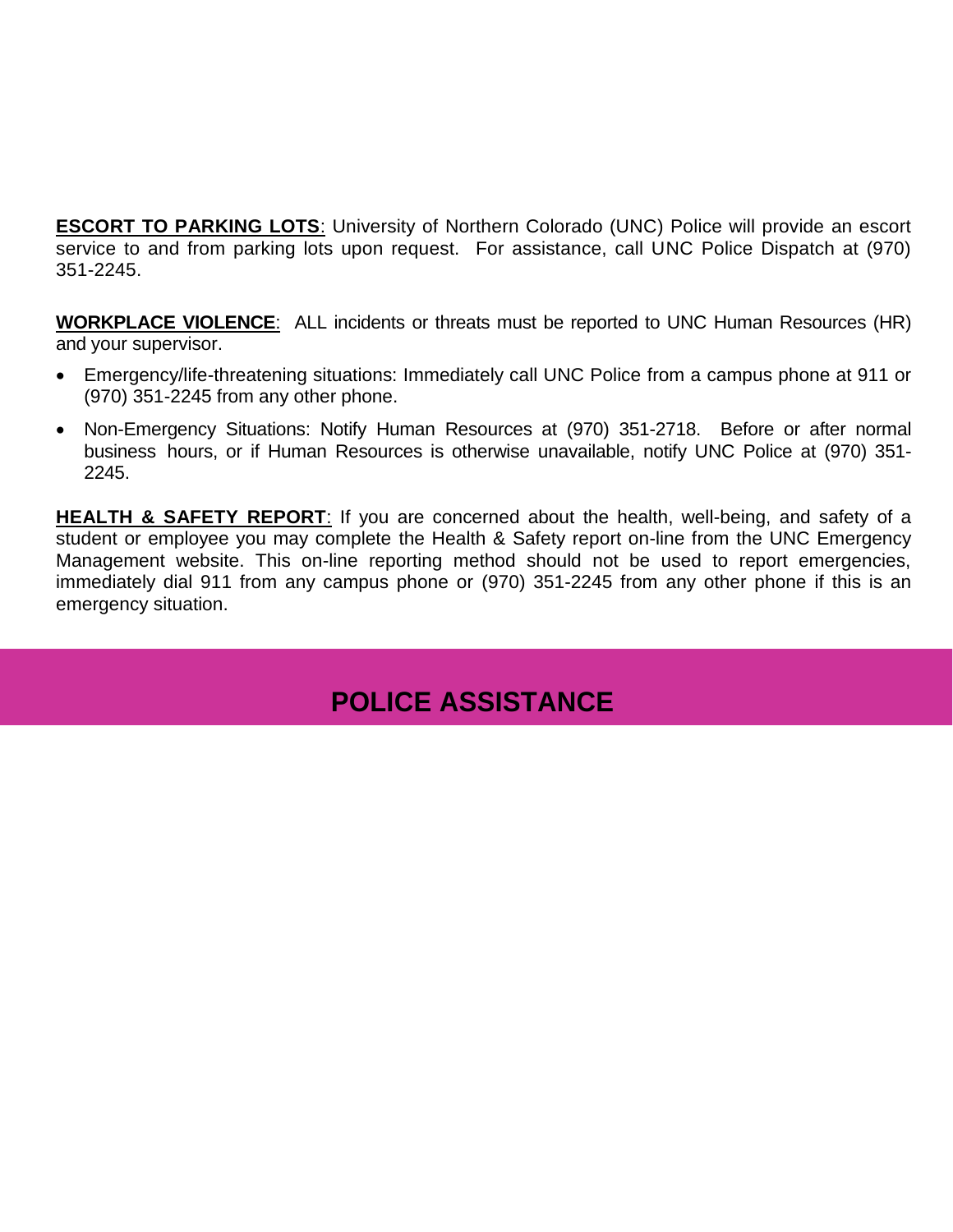### **In the event of a medical emergency on campus:**

- 1. Dial University of Northern Colorado (UNC) Police from a campus phone at 911 or from any other phone at (970) 351-2245.
- 2. Report location (i.e. Building, Room Number, etc.) of person needing assistance.
- 3. State that you have a medical emergency and whether or not an ambulance is needed. The call will be transferred to the responding agency. Be prepared to give a basic description of the nature of the injury or illness.
- 4. If trained, begin first aid. Do not move the ill/injured person unless failure to do so would cause further injury and it is safe to do so.
- 5. If available, send someone to direct the emergency responders to the location of the medical emergency.

### **Work related injuries or illness:**

- 1. Follow the above medical emergency guidelines in an emergency situation.
- 2. In non-emergency situations, administer first aid as you are able.
- 3. Report the incident to your supervisor.
- 4. Report the incident to UNC Human Resource (HR) Department. HR will schedule an appointment with the University Designated Medical Provider (DMP).
- 5. If the incident occurs after normal business hours, the employee shall visit the local hospital emergency room.

## **MEDICAL EMERGENCY**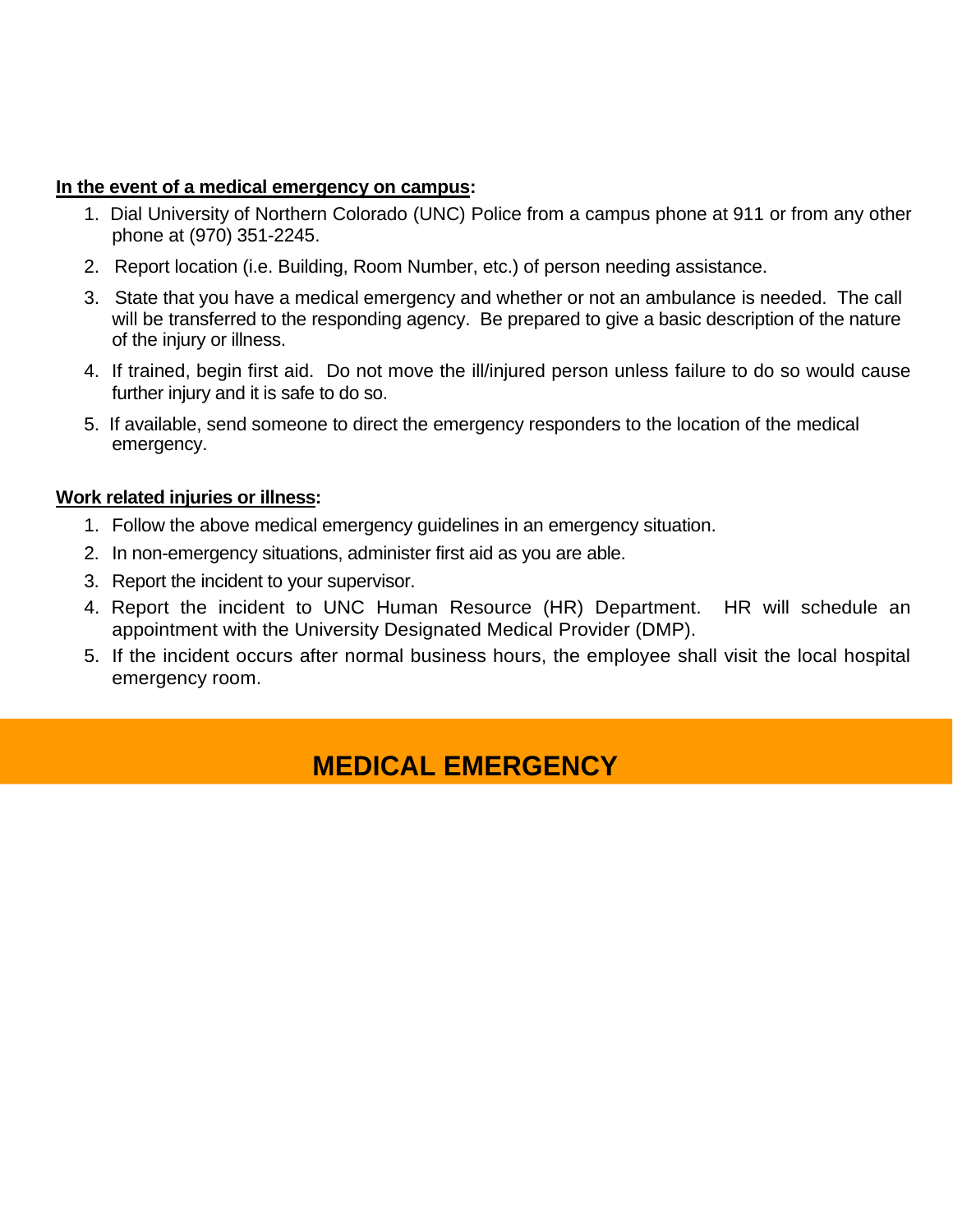### **TORNADOS AND SEVERE WEATHER**

Do not assume it is safe if a weather alert ("watch" or "warning") has not been issued as tornados or other severe weather can occur at any time. You may be at risk and should prepare to take cover anytime severe weather threatens. Severe weather notification may be given over the University of Northern Colorado (UNC) emergency mass notification system. If severe weather occurs in the area:

- 1. Do not use the general building alarm to signal a tornado alert
- 2. If indoors, go to a Tornado Staging Area or take cover under a desk or table.
- 3. Avoid auditoriums, gymnasiums (large open spaces) and window areas.
- 4. Do not leave campus in your vehicle or on foot during a warning. If you are in your car or outdoors, enter the nearest building. If you cannot make it to a building, find a ditch or depression in the ground to lie in. Cover your head with your arms. Do not remain in your car!

#### **LIGHTNING**

Lightning strikes are very common in the Front Range. If you can hear thunder, you are within striking distance. Seek safe shelter when you hear thunder.

Designate a responsible person to monitor lightning activity during any outdoor event. The safest locations to be during lightning activity are an enclosed building or an enclosed vehicle.

During thunder storms avoid:

- High places and open fields, isolated trees, unprotected gazebos, rain or picnic shelters, flagpoles, light poles, bleachers (metal or wood), metal fences, convertibles, golf carts, and water.
- Using wired telephones, taking a shower, or any contact with conductive surfaces with exposure to the outside such as metal door or window frames, etc.

An important thing to remember: Sometimes lightning storms can develop overhead. This means that the first lightning strike from the cloud might be in your immediate location.

### **BLIZZARDS/HEAVY SNOW**

The Sr. VP for Fin & Admin (or designee) is responsible for the decision to close any or all of campus or to issue campus advisories. Such decisions will be made for extreme weather conditions that pose an immediate health and/or safety hazard. Tune to local radio and television stations for information on campus delays and closures due to severe weather. You may also call the UNC Severe Weather phone line at (970) 351-4100.

### **FLOOD**

During periods of heavy rain and flooding:

- 1. Be cautious of low-lying areas that may have flash flood conditions.
- 2. Report flooding on or near campus to UNC Police at (970) 351-2245.

# **NATURAL DISASTERS AND SEVERE WEATHER CONDITIONS**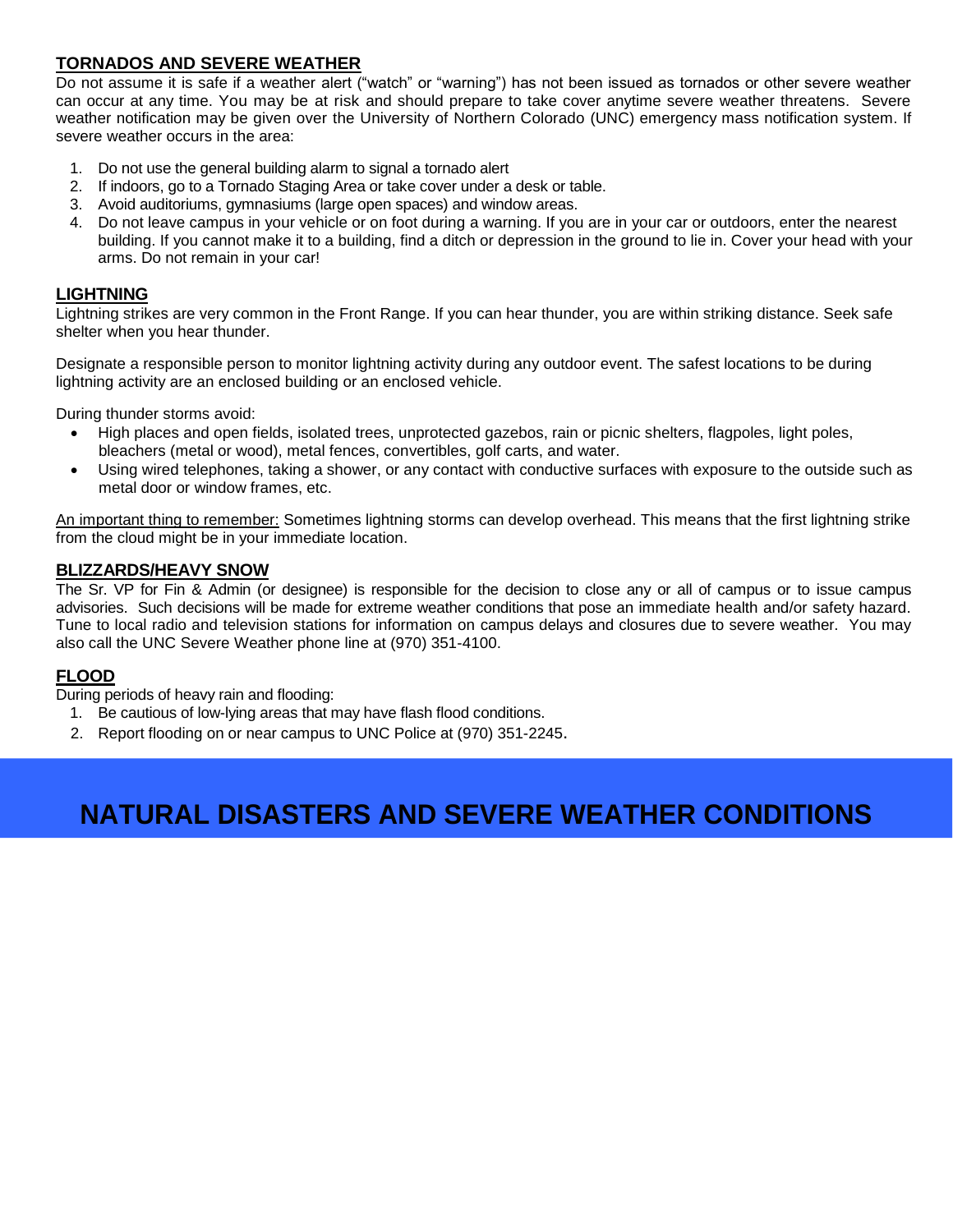If you become aware of a hostage situation on campus, immediately notify University of Northern Colorado (UNC) Police from a campus phone at 911 or from any other phone at (970) 351-2245.

If known, provide the following information:

- 1. Location of the incident, suspect(s), and hostage(s).
- 2. Number, conditions, and descriptions of suspect(s) and hostage(s).
- 3. The demands of the suspect(s) involved and any weapon(s) seen or believed to be present.

The exact wording used by the suspect can provide critical information needed by the police. Be as thorough and specific as possible. The person reporting a hostage barricade incident should remain on the line with police dispatchers as long as safely possible.

## **HOSTAGE SITUATION**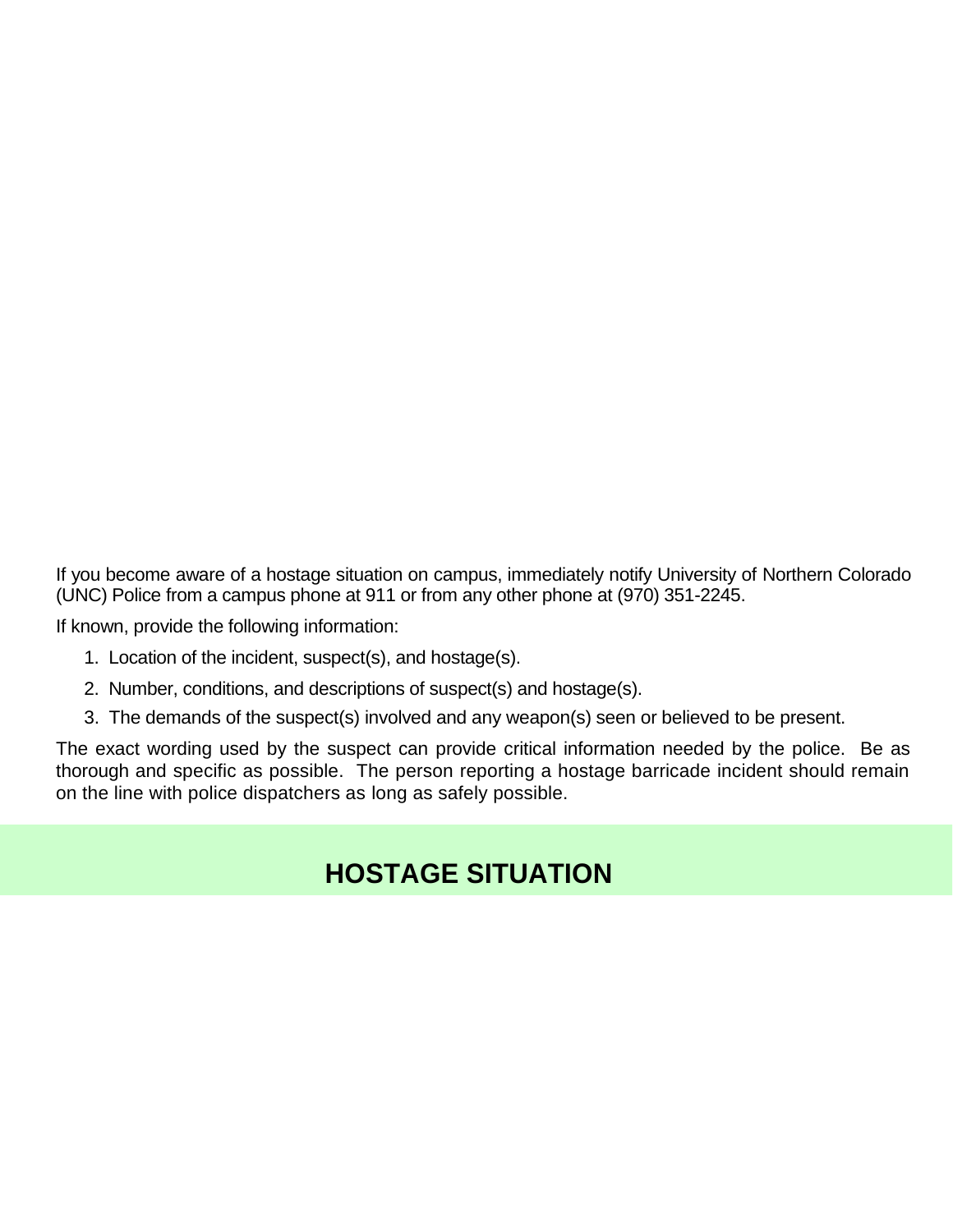### **INCIDENTAL RELEASE**

- Easily controlled
- Known material
- Material that has low toxicity
- Proper protection and cleanup equipment is available
- Personnel causing the spill will initiate cleanup immediately

If an incidental release occurs:

 Call the University of Northern Colorado (UNC) Environmental Health and Safety (EHS) Department at (970) 351-2446 for advice and follow-up.

### **EMERGENCY RELEASE**

- Uncontrollable
- High toxicity or flammable hazard
- Potential fire/explosion hazard
- Unknown substance.

If an emergency release occurs:

- 1. Evacuate the immediate area of all personnel.
- 2. If possible, close the doors to contain the material and protect the drains.
- 3. Call UNC Police from a safe area campus phone at 911 or from any other phone at (970) 351- 2245 and provide the dispatcher with any of the following known information:
	- The exact location of release and the area(s) affected.
	- Injuries due to exposure, number (and names) of person(s) affected, and conditions/symptoms.
	- Hazardous product(s) released and amount released.
	- Where the caller will meet emergency responders and a contact number to reach the caller.

# **HAZARDOUS MATERIAL RELEASE**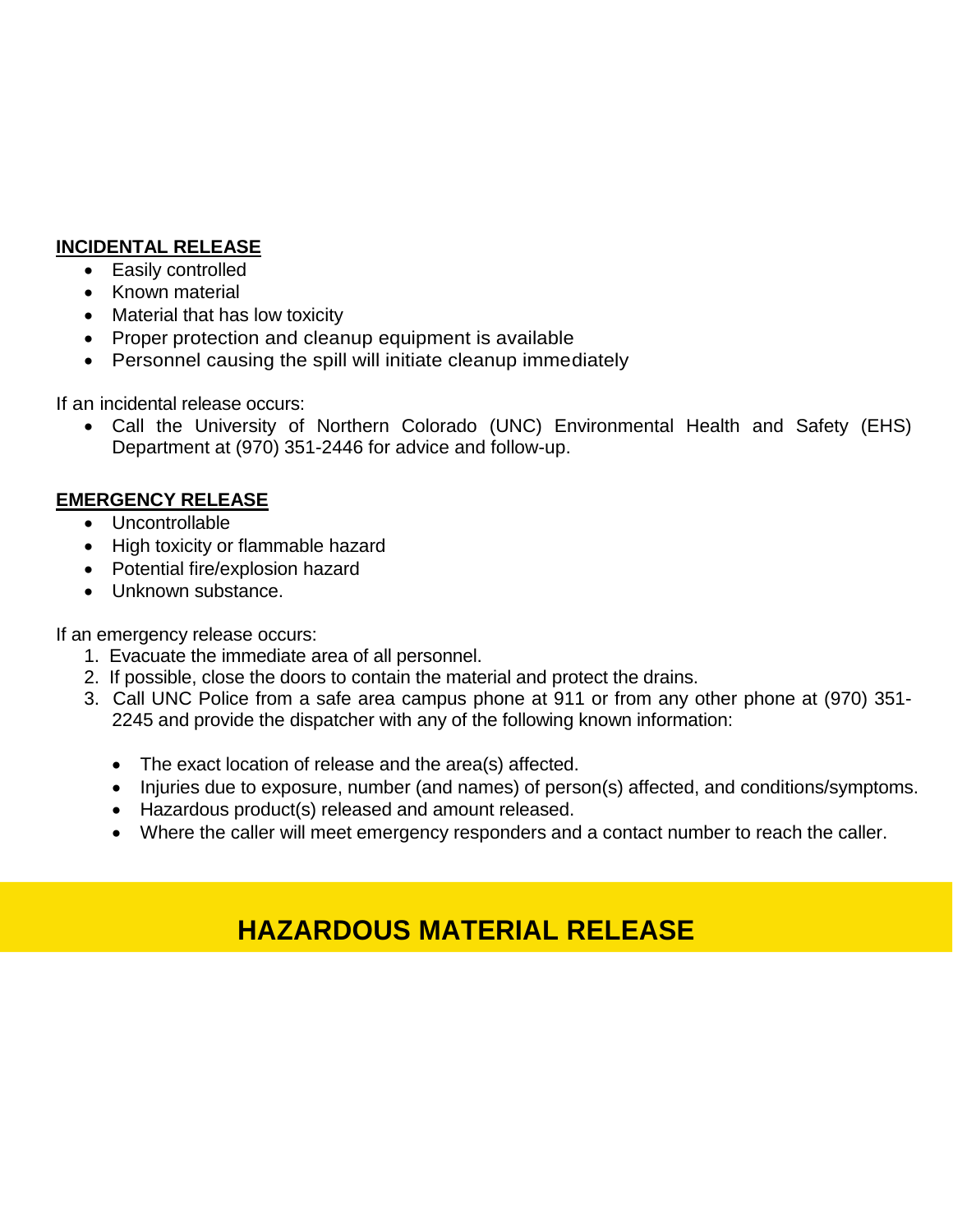### **FIRE SAFETY**

Upon discovery of a fire on campus:

- 1. Pull the nearest fire alarm pull-box (usually at or near an exit door).
- 2. If safe, assist any injured or disabled persons out of the area. Do not put yourself in danger.
- 3. Extinguish the fire, if safe. Otherwise, evacuate the building by following the exit signs to the shortest or safest route, but DO NOT USE ELEVATORS. Assemble at your assigned designated meeting location. Supervisors should try to account for all personnel known to be working in the area of the fire. Report injured, trapped, or unaccounted persons to UNC Police or fire personnel.

Follow these steps during a fire:

- a. Stay low.
- b. Check the door for heat with the back of your hand before opening.
	- If a door is cool when touched, open it only a crack so it can be shut quickly if there are flames or smoke on the other side.
	- If the door is hot or smoke is seeping underneath, Do Not Open the Door. Push a blanket, towel, or heavy clothing into the door crack.
- c. Close doors as you exit the fire area.
- d. When you escape, never return for something you forgot or to look for other people. Go to the meeting place and stay there. Let a UNC Police Officer or firefighter know immediately if anyone is missing.
- 4. If UNC Police or firefighters are not at the scene, call UNC Police from a campus phone at 911 or from any other phone at (970) 351-2245.
- 5. DO NOT re-enter the building until emergency personnel advise you that it is safe to re-enter.

## **FIRE**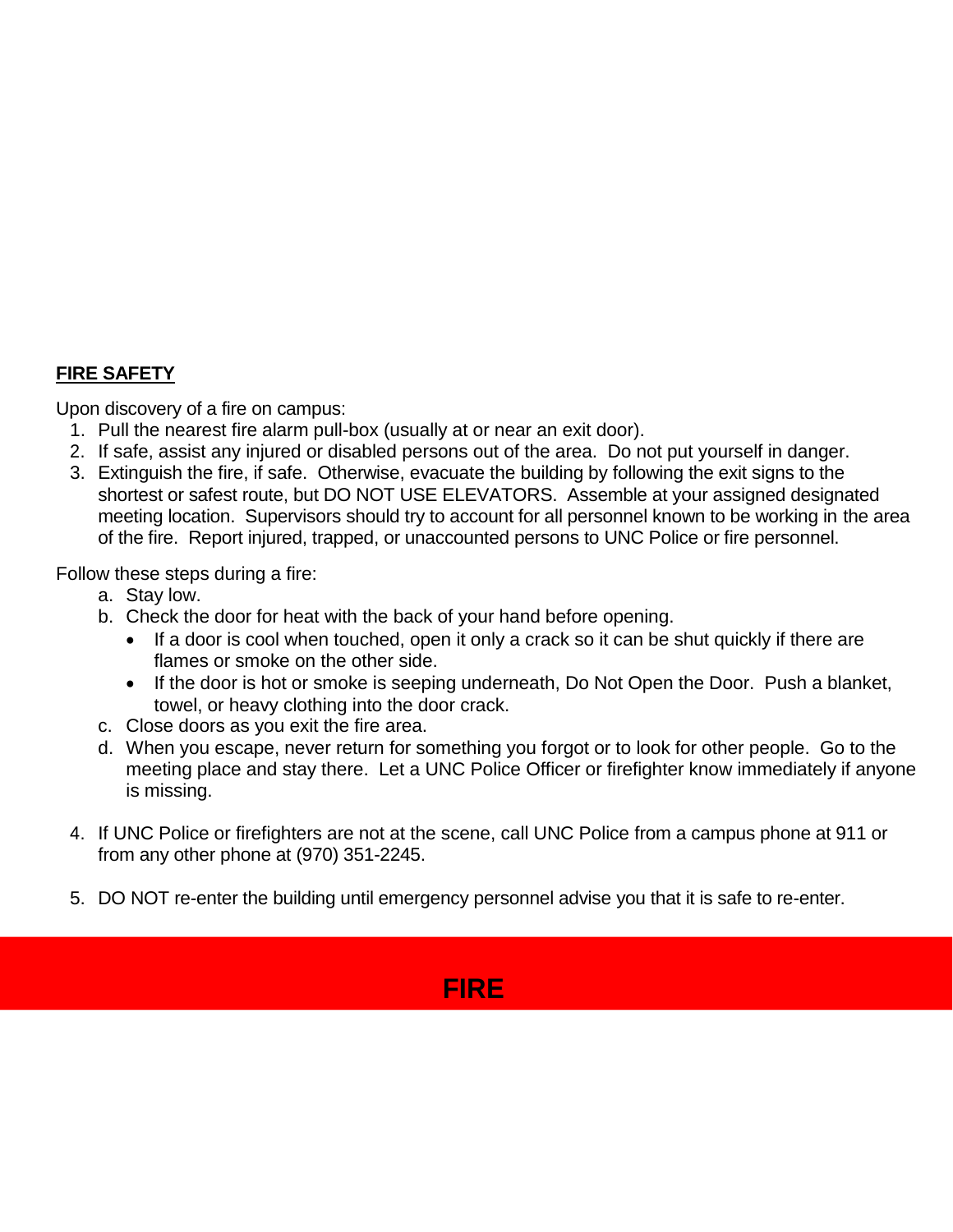### **EVACUATION**

In the event that a campus or building evacuation is required, move quickly, but in an orderly fashion to the nearest exit. **DO NOT USE ELEVATORS**.

It is campus procedure to evacuate whenever a fire alarm sounds or when directed by emergency personnel. Once outside of the building:

- 1. Continue to a safe distance (a minimum of 100 feet or more when directed by emergency personnel).
- 2. Keep clear of emergency vehicles.
- 3. Gather at your pre-determined safe location and try to account for all persons who were in your area. If you know of persons who are injured, trapped, or unaccounted for, report that information to emergency responders immediately.
- 4. Do not leave the campus without notifying your supervisor or person of authority.

### **EMERGENCY EVACUATION FOR INDIVIDUALS WITH DISABILITIES**

Individuals with disabilities at the University of Northern Colorado (UNC) must be prepared in the event of an emergency. Prior planning of emergency evacuation procedures and practicing evacuation routes are important to assuring a safe evacuation during an emergency.

Areas of Refuge are located in some buildings. An area of refuge is a location designed to serve as a temporary designated safe area from the effects of a fire or other emergencies when evacuation may not be safe or possible. Occupants can wait there until rescued by emergency personnel. When using an Area of Refuge, an individual should contact UNC Police from a campus phone at 911 or from any other phone at (970) 351-2245.

Area of Refuge locations can be viewed on the UNC Emergency Management website.

# **EVACUATION**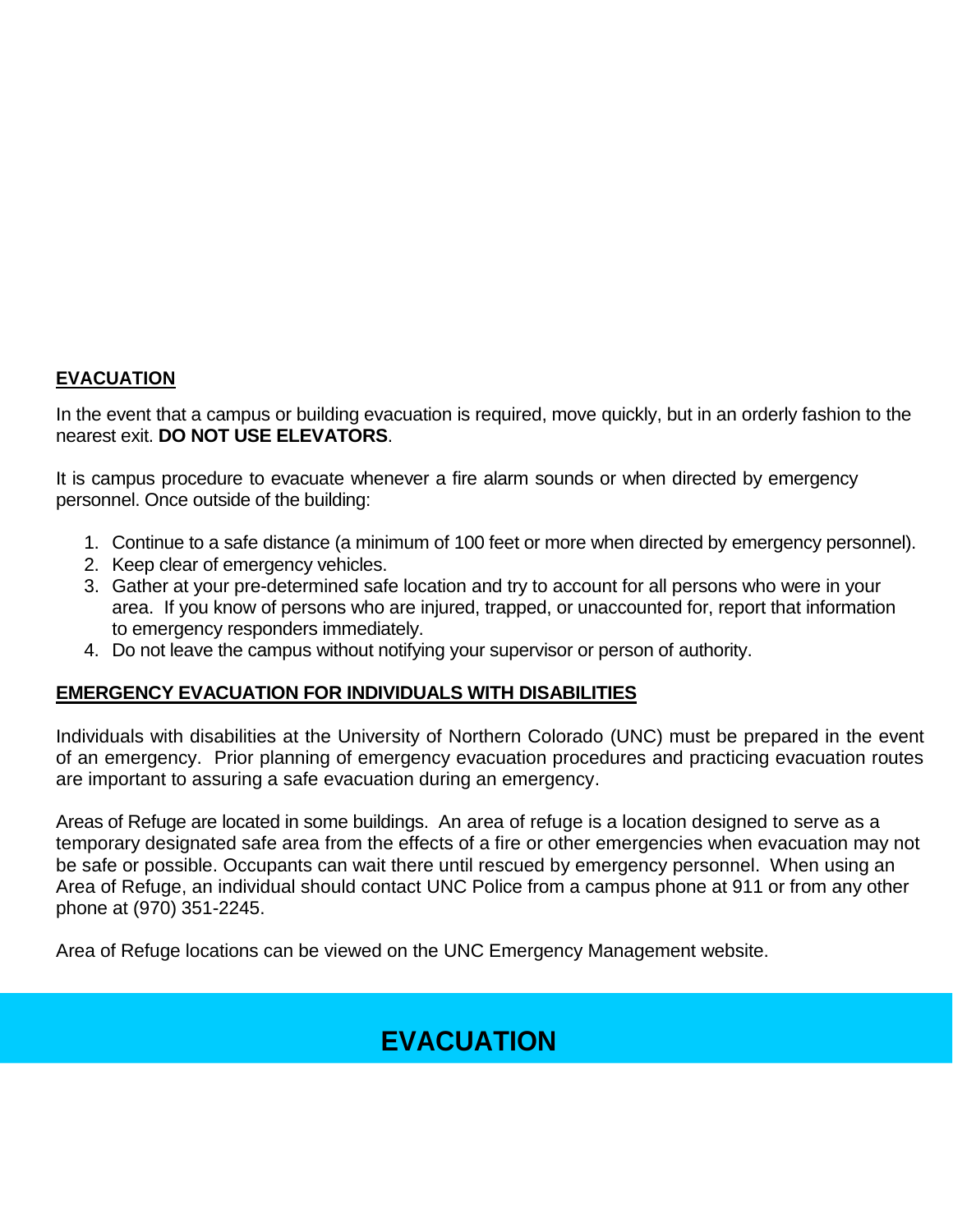### **BOMB THREAT**

All bomb threats should be considered real until proven otherwise.

- 1. Remain calm and courteous.
- 2. Listen to what is said and do not interrupt the caller.
- 3. Try to record as much information as possible about the suspect and incident.
- 4. Evacuate the building if safe.
- 5. Call the University of Northern Colorado (UNC) Police from a campus phone at 911 or any other phone at (970) 351-2245 and provide the dispatcher with information including:
	- What the bomb suspect said and a description of the suspect including his/her voice (male/female, excited, angry, etc.).
	- Exact time the bomb threat was made or when the suspicious package/object was found.
	- The location and description of the bomb, package, or object.

### **SUSPICIOUS PACKAGE**

If you discover a suspicious package or object, DO NOT touch or move the package.

 Immediately call UNC Police. AVOID using a cell phone! Call from a campus phone at 911, Emergency Call Box, or any other landline phone at (970) 351-2245 and report the incident.

## **BOMB THREAT / SUSPICIOUS PACKAGE**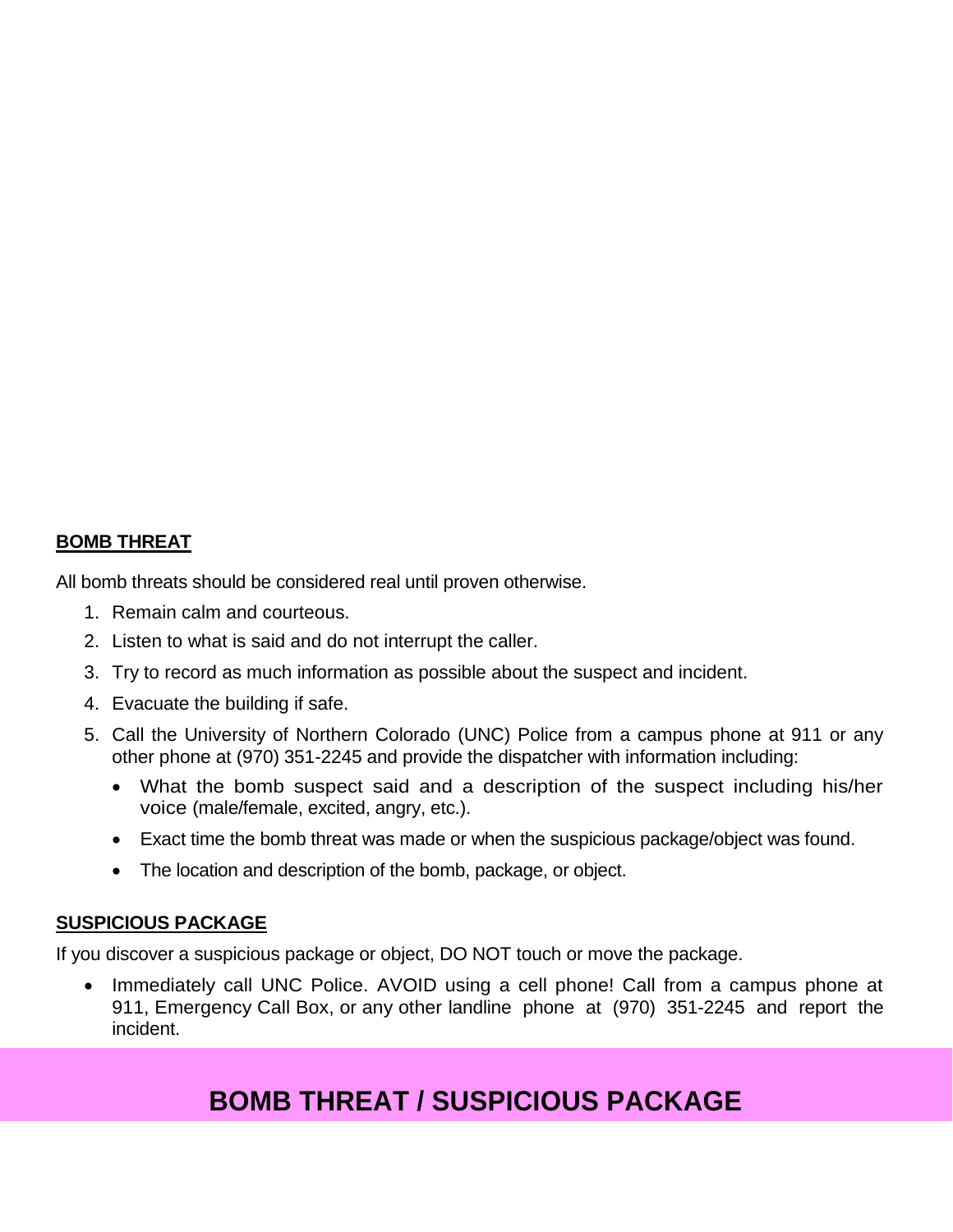An active shooter is an armed person who is actively causing deadly harm or imminent threat of deadly harm and physical force on other persons and continues to do so while having unrestricted access to additional victims. These situations are dynamic and evolve rapidly, demanding immediate deployment of law enforcement resources to stop the shooting and mitigate harm to innocent victims. In general, how you respond to an active shooter will be dictated by the specific circumstances of the encounter. Be aware that there could be more than one shooter involved in the situation. If an active shooter is occurring, the following are recommended:

### **RUN**

When an active shooter is in your vicinity:

- Evacuate if a safe route is available
- Call 911 when safe to do so

### **HIDE**

If it is unsafe to escape, hide in an area out of view

- Lock door and block entry
- Stay behind solid objects away from door
- Turn off lights and computers
- Silence phones

### **FIGHT**

As a last resort, and only if your life is in danger:

- Be prepared to defend yourself
- Attempt to incapacitate the shooter.
- Act with physical aggression.
- Improvise weapons.

No matter what the circumstances, if you decide to flee during an active shooting situation, make sure you have an escape route and plan in mind. Do not attempt to carry anything while fleeing. Move quickly, keep your hands visible, and follow the instructions of any police officers you may encounter.

For more information, visit the UNC Emergency Preparedness website.

## **ACTIVE SHOOTER**